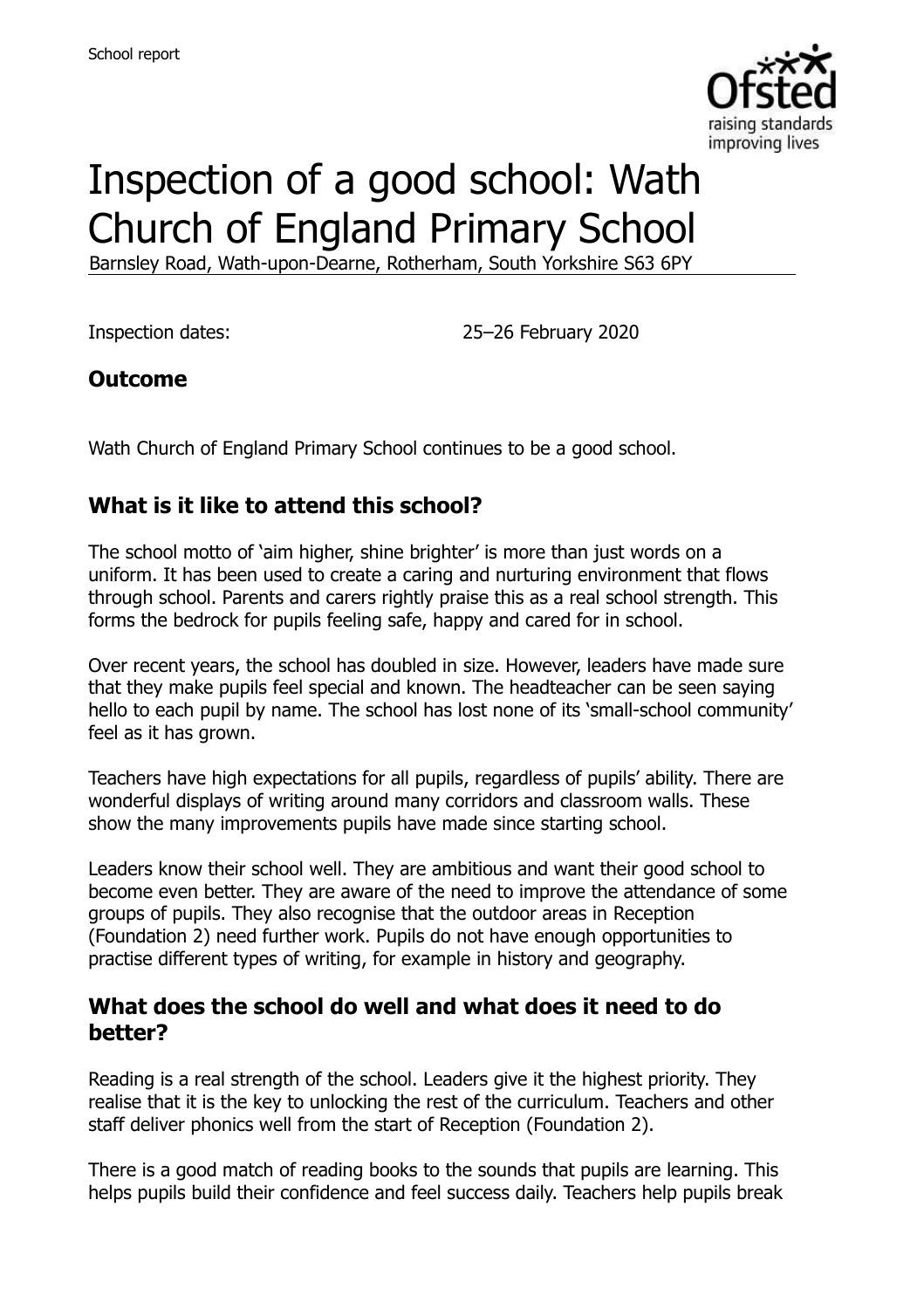

down tricky words in imaginative and fun ways. Pupils have fun feeding 'Metal Mike' tricky words and using robotic hand gestures as they sound out new words.

Teachers have a genuine passion for reading. This rubs off on pupils, including pupils with special educational needs and/or disabilities (SEND). Pupils adore listening and taking part in guided reading sessions. The sighs of pupils' disappointment when these lessons end are audible in many classrooms.

Leaders have designed a curriculum so that all pupils learn and remember more over time, including SEND pupils. Teachers use an effective range of ways to check that pupils understand. Teachers are quick in spotting pupils' mistakes and tackle these during the lesson.

Children get off to a great start in Nursery (Foundation 1) and Reception (Foundation 2). There is a nurturing and encouraging climate for learning. This means that children develop in leaps and bounds. The indoor spaces are attractive and well laid out and engage children in playing nicely either by themselves or with others. The outdoor area has undergone some improvements over the last few years. However, it remains a work in progress. There are not enough outdoor opportunities for children to engage with letters, mark making or numbers.

The wider curriculum provides pupils with some opportunities to develop their writing. However, pupils do not engage regularly enough in thinking about how historians and geographers might explain the world in their writing. This means that they do not get to practise regularly a wider range of writing styles across different subjects.

Pupils behave well in and around school. Cleaners and other staff confirm that pupils are polite and friendly. Playground ambassadors and the Butterfly Room are successful ways in which pupils can get help if they feel lonely or sad or want to let off steam. Parents and pupils rightly feel that bullying is not tolerated and is dealt with quickly.

There are a range of clubs and activities in school. These include football, robotics, sewing and breaktime clubs. However, leaders do not look carefully enough at whether these clubs are appealing, especially to potentially vulnerable pupils, including those with SEND and disadvantaged pupils.

Most pupils attend school regularly and achieve well. However, there are some groups, including some disadvantaged pupils and groups of boys, who do not attend as well. This means that they are missing out on important learning.

Leaders have engaged well with staff to manage their workloads. Leaders regularly use staff surveys. This has helped streamline teacher planning and has reduced the amount of time spent inputting data each year. Consequently, staff feel valued and trusted.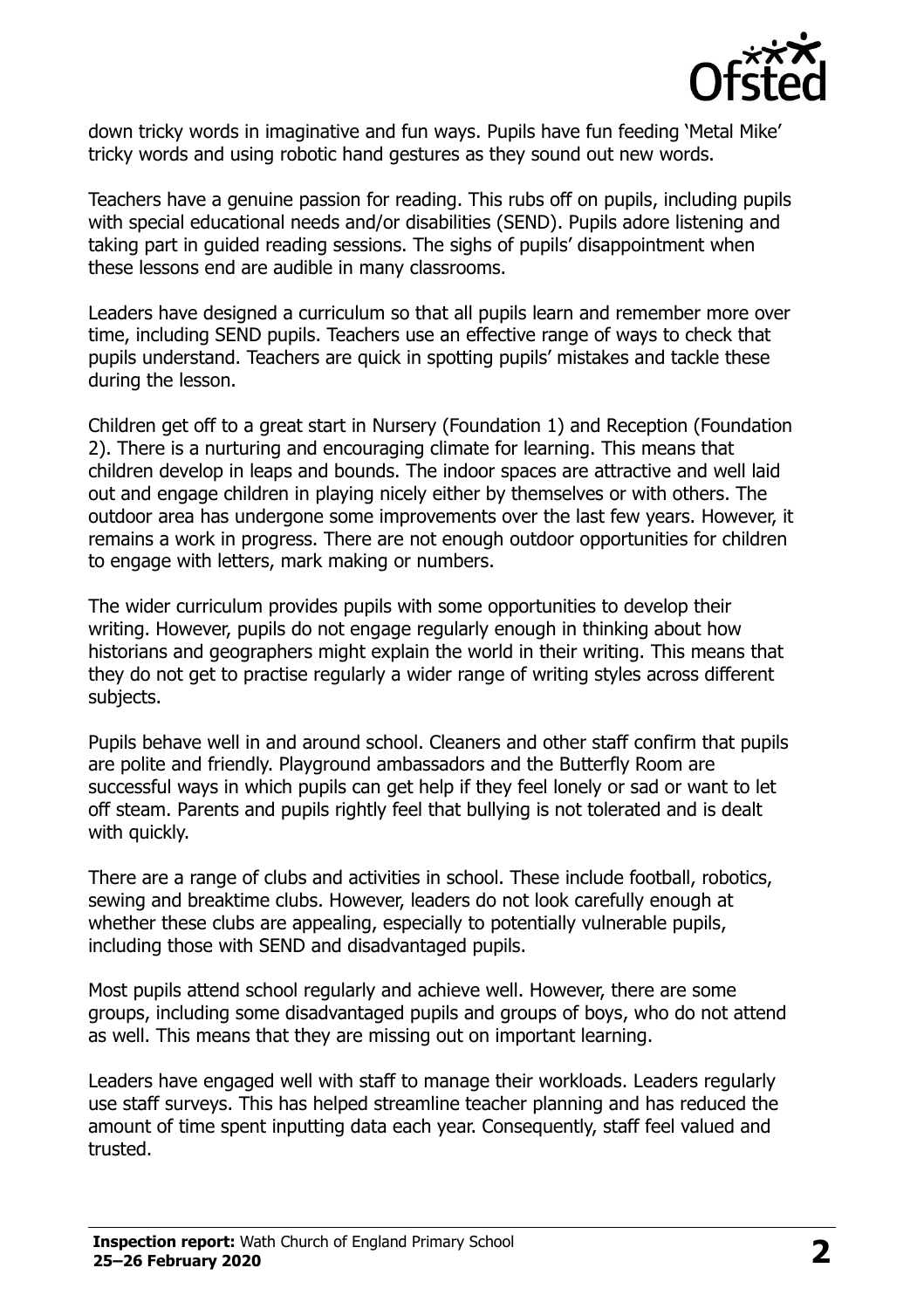

# **Safeguarding**

The arrangements for safeguarding are effective.

Safeguarding is seen as being everyone's business. Staff log any concerns they have no matter how small they may appear to be. Leaders realise that recording any concern may be helpful in building a better picture about the safety of their pupils.

Staff benefit from the regular training and weekly updates. This has helped them be more aware of issues related to county lines, extremism and female genital mutilation.

Leaders take a 'belt and braces' approach to safeguarding. They make regular checks to ensure that staff who have missed training have caught up.

## **What does the school need to do to improve?**

#### **(Information for the school and appropriate authority)**

- Pupils do not get enough opportunities to develop their writing across the curriculum. This means that they do not get enough time tackling subject-specific styles of writing, for example in history and geography. Leaders need to ensure that pupils get the chance to practise and improve their subject-specific writing across the wider curriculum.
- The outdoor provision for children in Nursery (Foundation 1) and Reception (Foundation 2) remains a work in progress. There are not enough daily outdoor opportunities for children to practise their letters, numbers and mark making. Leaders need to ensure that they improve the outdoor provision so that children engage with letters, numbers and mark making more often.
- The school provides a range of clubs during and after school. However, leaders are not clear enough about whether this is appealing to potentially vulnerable pupils, including those with SEND and disadvantaged pupils. Leaders need to ensure that they carry out these checks, discuss with pupils what clubs they would like, and aim to improve the range of clubs accordingly.
- Some groups of pupils are regularly absent from school. These include disadvantaged pupils and some groups of boys. This is having a negative impact on their achievement. Leaders need to continue to develop a range of strategies to improve the attendance rates of these groups of pupils so that they are at least in line with the national average for all pupils.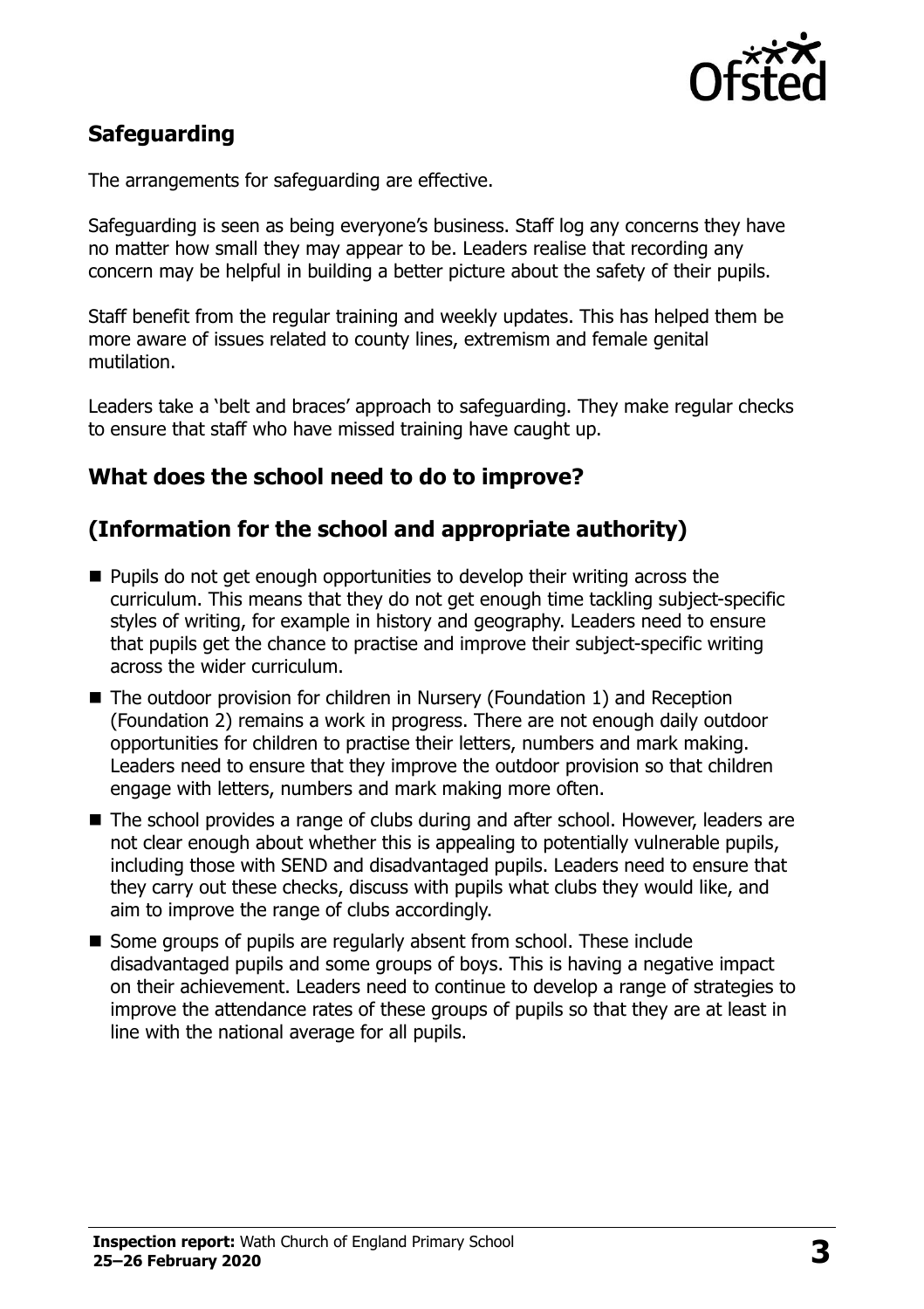

## **Background**

When we have judged a school to be good, we will then normally go into the school about once every four years to confirm that the school remains good. This is called a section 8 inspection of a good or non-exempt outstanding school. We do not give graded judgements on a section 8 inspection. However, if we find some evidence that the school could now be better than good, or standards may be declining, then the next inspection will be a section 5 inspection. Usually this is within one to two years of the date of the section 8 inspection. If we have serious concerns about safeguarding, behaviour or the quality of education, we will convert the section 8 inspection to a section 5 inspection immediately.

This is the first section 8 inspection since we judged the predecessor school, Wath Church of England (Aided) Primary School, to be good in February 2012.

#### **How can I feed back my views?**

You can use [Ofsted Parent View](https://parentview.ofsted.gov.uk/) to give Ofsted your opinion on your child's school, or to find out what other parents and carers think. We use Ofsted Parent View information when deciding which schools to inspect, when to inspect them and as part of their inspection.

The Department for Education has further quidance on how to complain about a school.

If you are the school and you are not happy with the inspection or the report, you can [complain to Ofsted.](https://www.gov.uk/complain-ofsted-report)

#### **Further information**

You can search for [published performance information](http://www.compare-school-performance.service.gov.uk/) about the school.

In the report, '[disadvantaged pupils](http://www.gov.uk/guidance/pupil-premium-information-for-schools-and-alternative-provision-settings)' refers to those pupils who attract government pupil premium funding: pupils claiming free school meals at any point in the last six years and pupils in care or who left care through adoption or another formal route.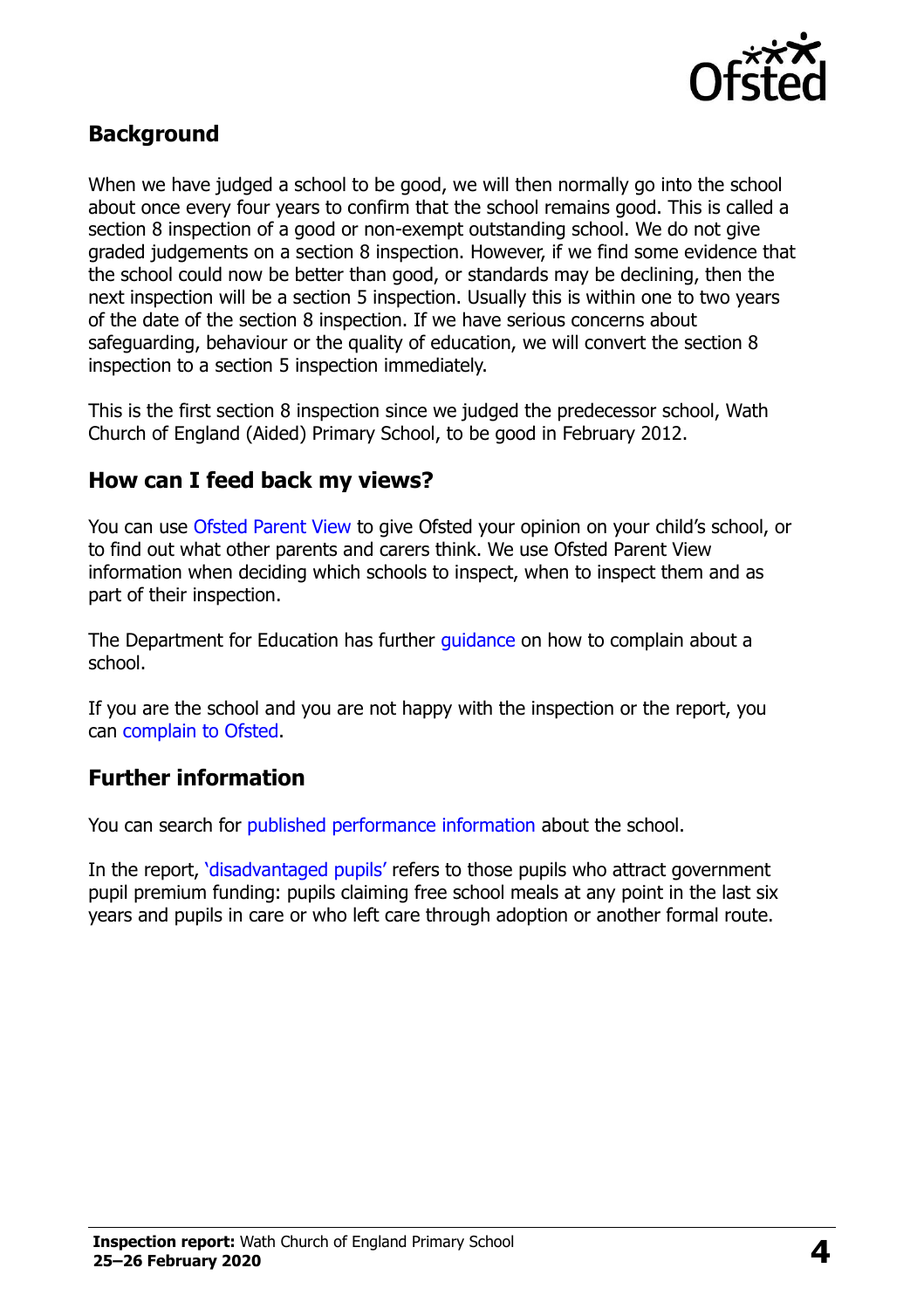

# **School details**

| Unique reference number             | 143480                   |
|-------------------------------------|--------------------------|
| <b>Local authority</b>              | Rotherham                |
| <b>Inspection number</b>            | 10121760                 |
| <b>Type of school</b>               | Primary                  |
| <b>School category</b>              | Academy converter        |
| Age range of pupils                 | 3 to 11                  |
| <b>Gender of pupils</b>             | Mixed                    |
| Number of pupils on the school roll | 393                      |
| <b>Appropriate authority</b>        | Board of trustees        |
| <b>Chair of governing body</b>      | <b>Andrew Grantham</b>   |
| <b>Headteacher</b>                  | Paul Beevor              |
| Website                             | www.wathcofe.co.uk       |
| Date of previous inspection         | Not previously inspected |

# **Information about this school**

■ The school became part of the James Montgomery Academy Trust in March 2017.

## **Information about this inspection**

- $\blacksquare$  I held meetings with the headteacher, the deputy headteacher and a group of assistant headteachers. I also met with the chief executive officer for the trust and a group of governors. I spoke to parents informally at the end of the school day.
- $\blacksquare$  I considered reading, mathematics and computing as part of this inspection. I visited lessons, looked at pupils' work (including their topic books), and spoke with teachers. I spoke with pupils in lessons and met with groups of pupils. I listened to pupils read.
- $\blacksquare$  I looked at a range of documentation provided by the school, including information about pupils' attendance and behaviour. I sampled some vulnerable pupils' case files. I also considered 146 responses to Parent View, Ofsted's online survey, and considered 32 responses to the questionnaire for staff.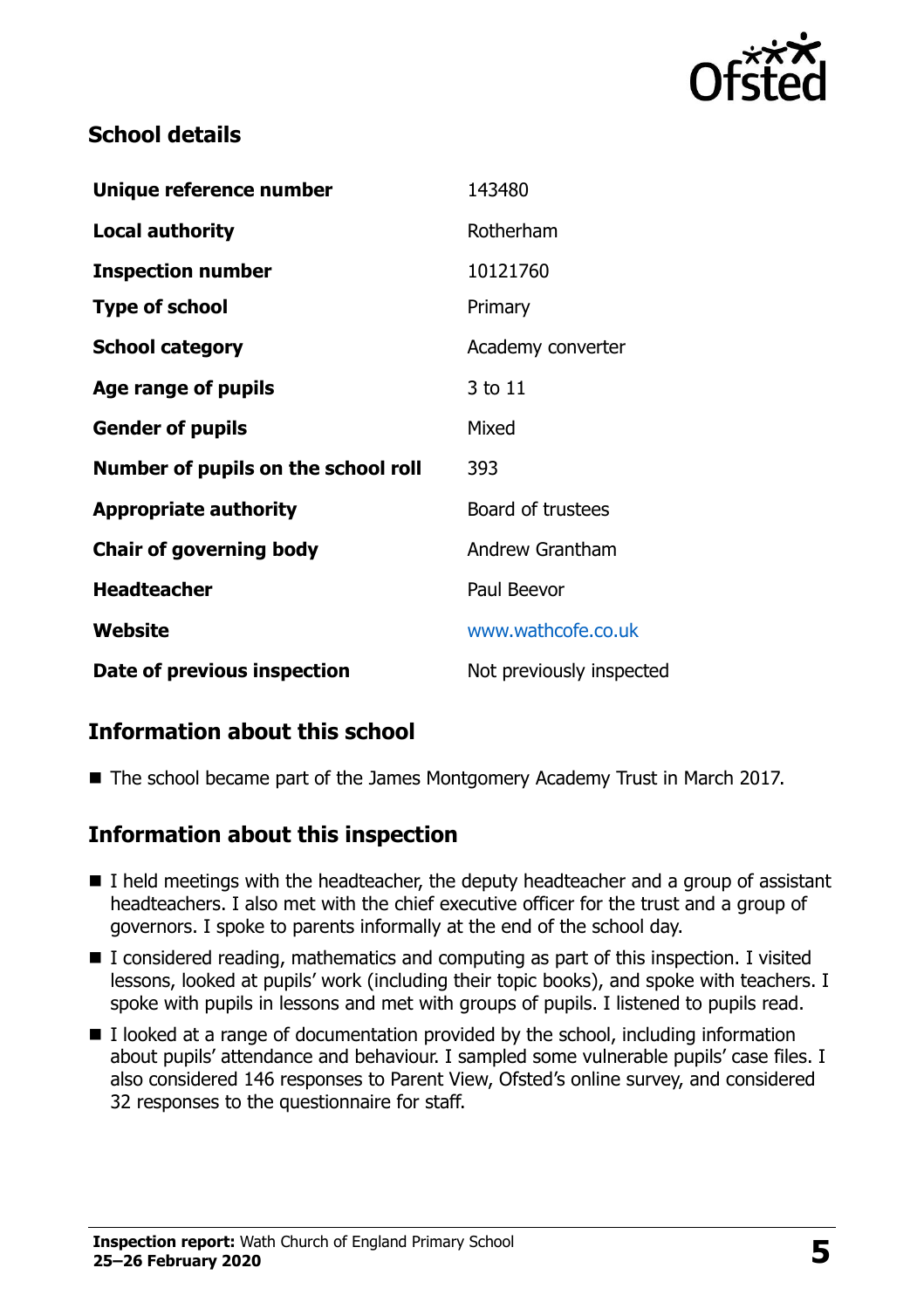

# **Inspection team**

Phil Smith, lead inspector **Her Majesty's Inspector**